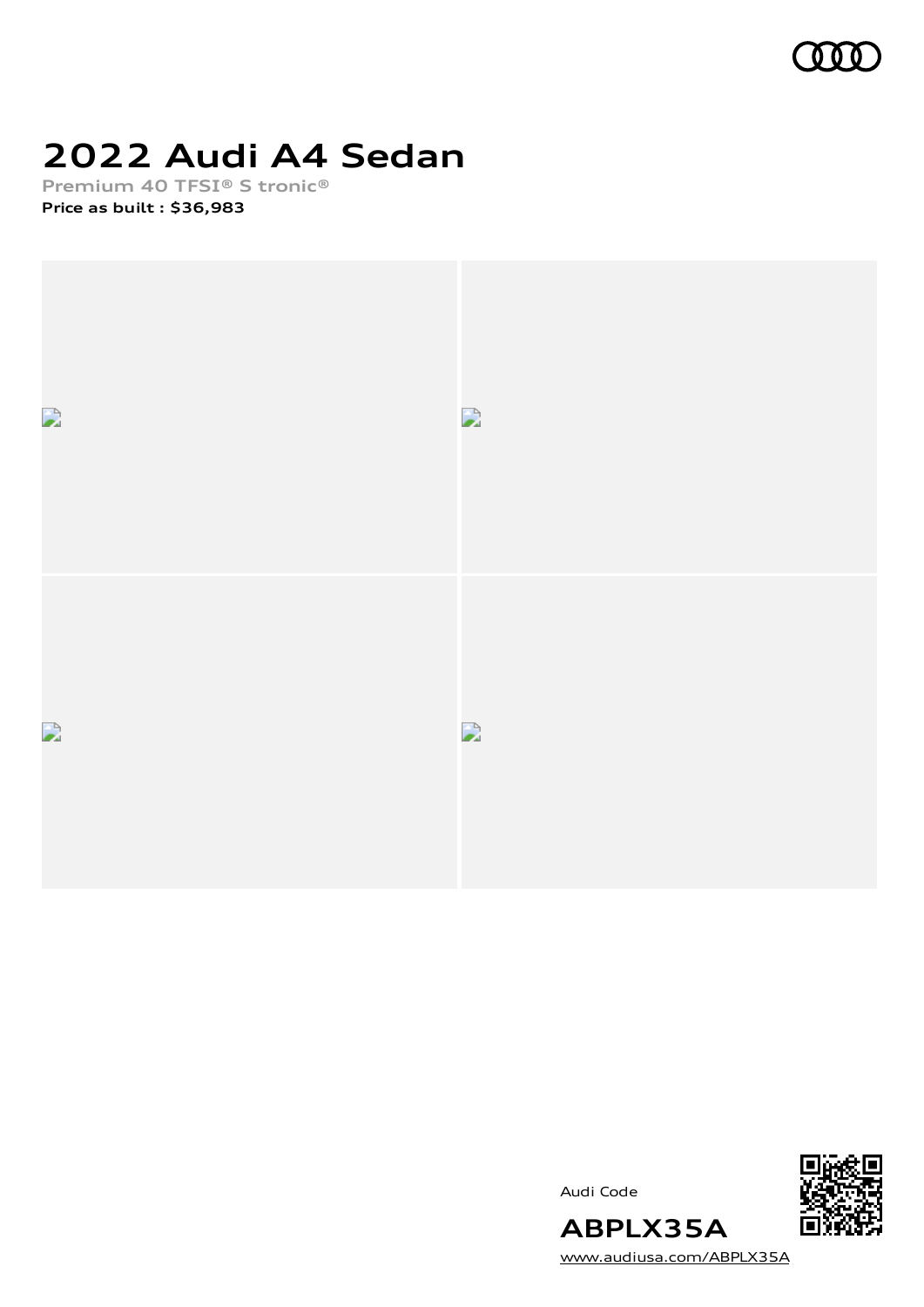## **Summary**

**Audi 2022 Audi A4 Sedan** Premium 40 TFSI® S tronic®

**Price as buil[t](#page-10-0)** \$36,983

## $\overline{\phantom{a}}$

### **Further Information**

| Type of vehicle | Used car    |
|-----------------|-------------|
| Mileage         | 4,423 miles |

**Warranty**

**Interior colour**

**Exterior colour** Brilliant Black

| Seats     | Atlas Beige                                       |
|-----------|---------------------------------------------------|
| Dashboard | Black-Atlas Beige                                 |
| Carpet    | Black                                             |
| Headliner | Black (45 TFSI®) / Beige (40<br>TFSI <sup>®</sup> |

### **Audi Code** ABPLX35A

**Your configuration on www.audiusa.com** [www.audiusa.com/ABPLX35A](https://www.audiusa.com/ABPLX35A)

No

**Commission number** 7878056e0a0e09b05160

### **Technical Specifications**

| Engine type                  | 2.0-liter four-cylinder                              |
|------------------------------|------------------------------------------------------|
| stroke                       | Displacement/Bore and $1,984/82.5 \times 92.8$ cc/mm |
| Max. output                  | 201 HP                                               |
| Torque                       | 236 lb-ft@rpm                                        |
| Top track speed              | 130 mph $1$                                          |
| Acceleration (0 - 60<br>mph) | 6.3 seconds                                          |
| Recommended fuel             | Premium                                              |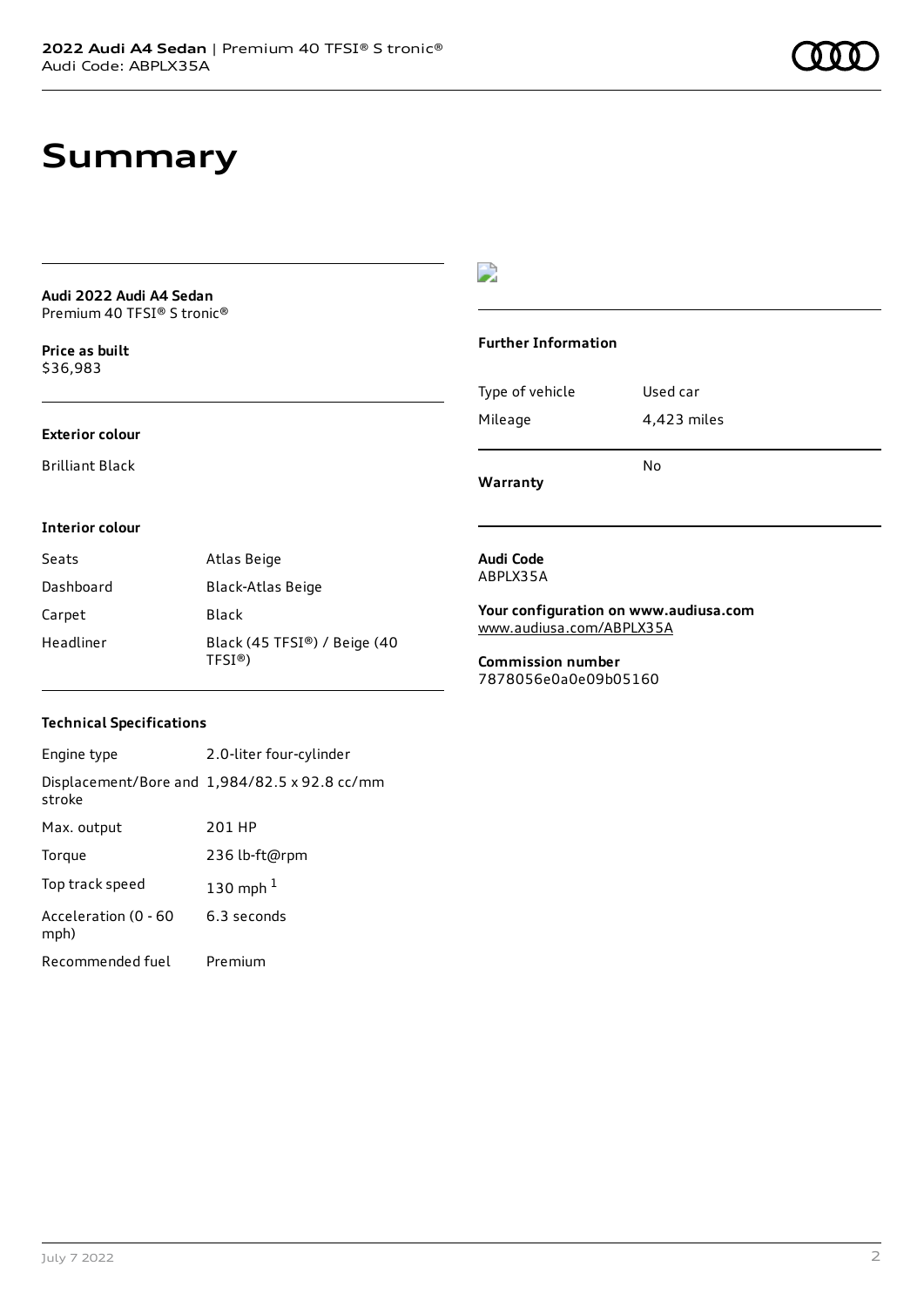# **Equipment**

Brilliant Black

Audi advanced key—keyless start, stop and entry with hands-free trunk release

Power-adjustable, heated exterior side mirrors with memory and auto-dimming

Convenience package

Parking system plus

Audi pre sense® rear

Audi side assist with Rear cross traffic assist and Vehicle exit warning

SiriusXM® with 90-day All Access trial subscription







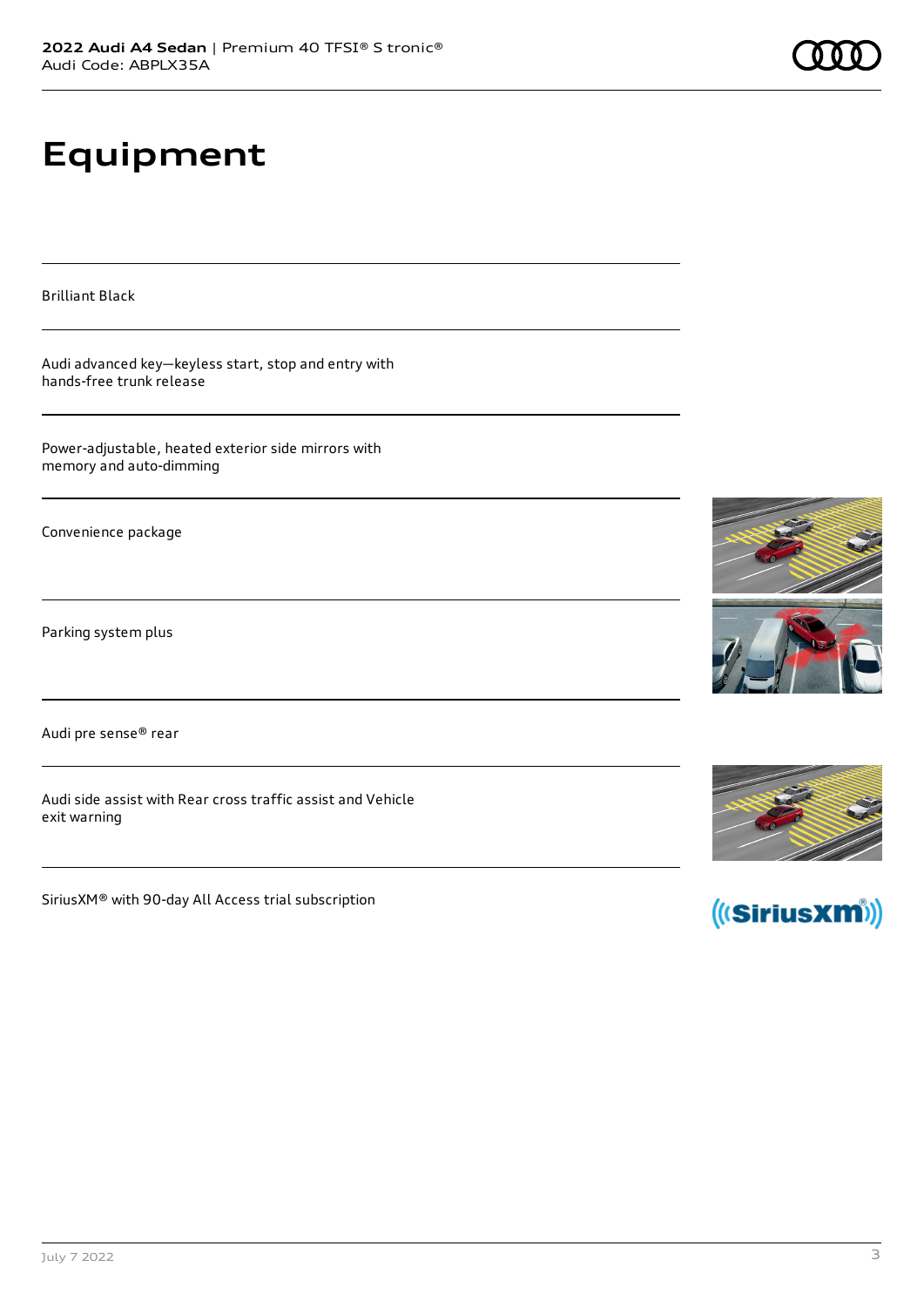## **Standard features**

## **Safety and Security**

| 4UH             | Driver and front passenger dual-stage front<br>airbags                            |
|-----------------|-----------------------------------------------------------------------------------|
| UH1             | Electromechanical parking brake                                                   |
| 8T2             | Cruise control system                                                             |
| VC <sub>2</sub> | Garage door opener (Homelink®)                                                    |
| 6Y2             | Top speed electronically limited to 130 mph                                       |
| 4H <sub>5</sub> | Electronic child locks                                                            |
| OZ7             | Speed-sensitive electromechanical power<br>steering system                        |
| 7K6             | Tire pressure monitoring system (TPMS)                                            |
| 4X3             | Advanced Airbag Protection System                                                 |
| 3B7             | ISOFIX child seat mounting and Top Tether<br>anchorage point for outer rear seats |
|                 |                                                                                   |

### **Infotainment and Driver Assistance**

| IW3             | Audi connect® CARE assistance and security<br>services (limited time subscription) |
|-----------------|------------------------------------------------------------------------------------|
| 6K8             | Audi pre sense® city                                                               |
| 2H1             | Audi drive select®                                                                 |
| IU1             | Audi smartphone interface                                                          |
| KA <sub>2</sub> | Rearview camera                                                                    |
| 8G1             | High beam assist                                                                   |
| 9VD             | Audi sound system                                                                  |
| 9S7             | Driver information system with 7" color<br>display                                 |
| 613             | Lane departure warning                                                             |
| 9ZX             | Preparation for mobile phone (Bluetooth®)<br>with streaming audio                  |

### July 7 2022 4

| <b>Exterior</b> |  |  |
|-----------------|--|--|
|                 |  |  |

| 0P <sub>0</sub> | Dual exhaust tailpipes                             |
|-----------------|----------------------------------------------------|
| 1S1             | Tool kit & car jack                                |
| 1BA             | Standard suspension                                |
| 8EX             | LED headlights                                     |
| HM <sub>2</sub> | 225/50 R17 all-season tires                        |
| 8VM             | LED taillights with dynamic turn signals           |
| 4KC             | Heat-insulating glass for side and rear<br>windows |
| 47B             | Aluminum high-gloss window surrounds               |
| CH <sub>5</sub> | 17" 10-spoke design forged wheels                  |

### **Interior**

| QE1 | Storage package                                                                            |
|-----|--------------------------------------------------------------------------------------------|
| 3FE | Power sunroof                                                                              |
| 7M1 | Aluminum front door sill inlays                                                            |
| 6N) | Light cloth headliner                                                                      |
| 9AO | Three-zone automatic climate control with<br>digital rear display                          |
| 4L7 | Auto-dimming interior rear view mirror with<br>digital compass and Integrated Toll Module® |
| QQ1 | LED interior lighting                                                                      |
| 6E3 | Folding front center armrest                                                               |
| 4E2 | Power trunk lid release                                                                    |
| 5XF | Driver and front-passenger extendable sun<br>visors with illuminated vanity mirrors        |
| 3NT | Split-folding rear seatback (40/20/40)                                                     |
| N1F | Leather seating surfaces                                                                   |
| 4A3 | <b>Heated front seats</b>                                                                  |

## **(1/2)**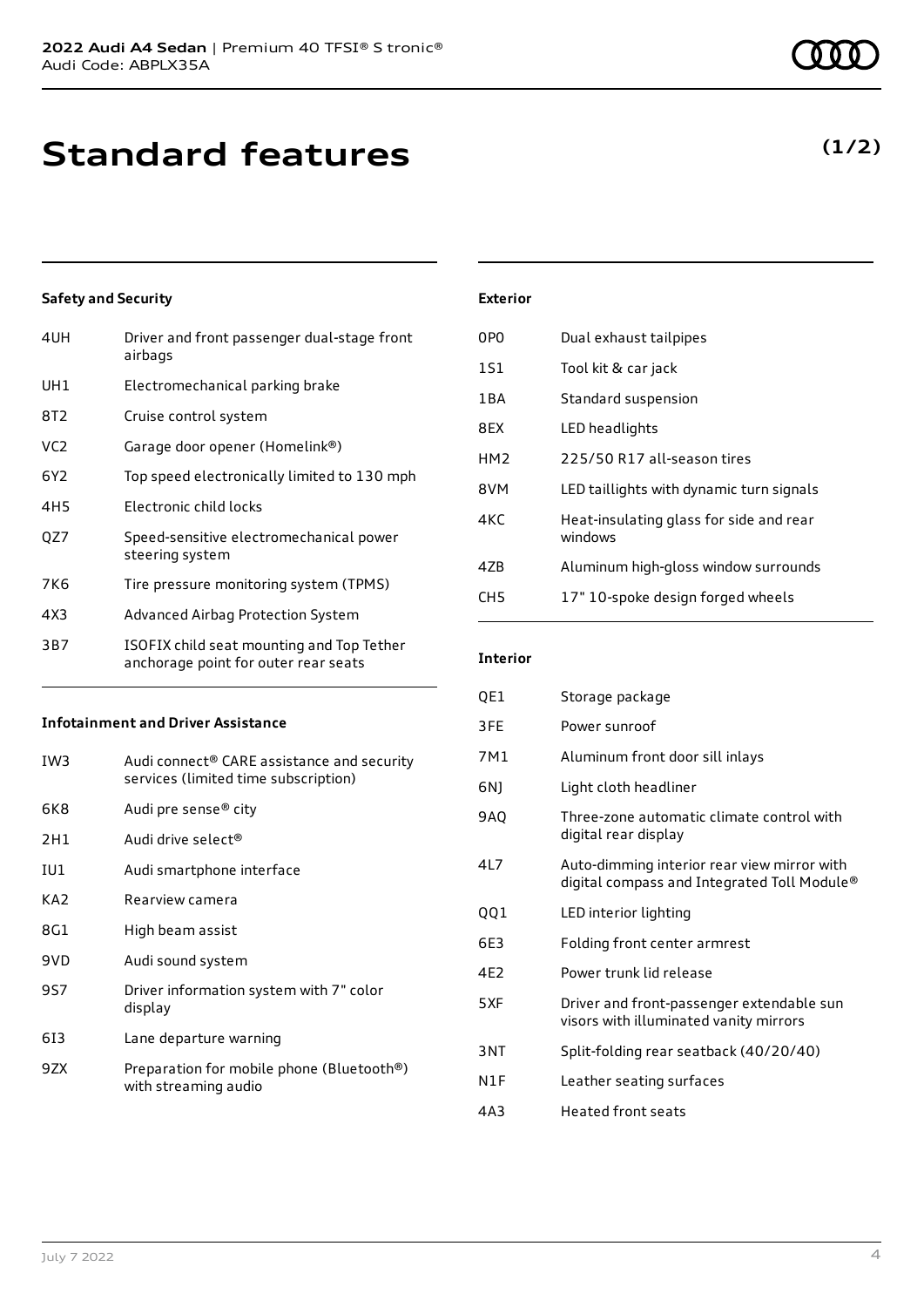## **Standard features**

### **Interior**

5MP Brown Walnut wood inlays



## **(2/2)**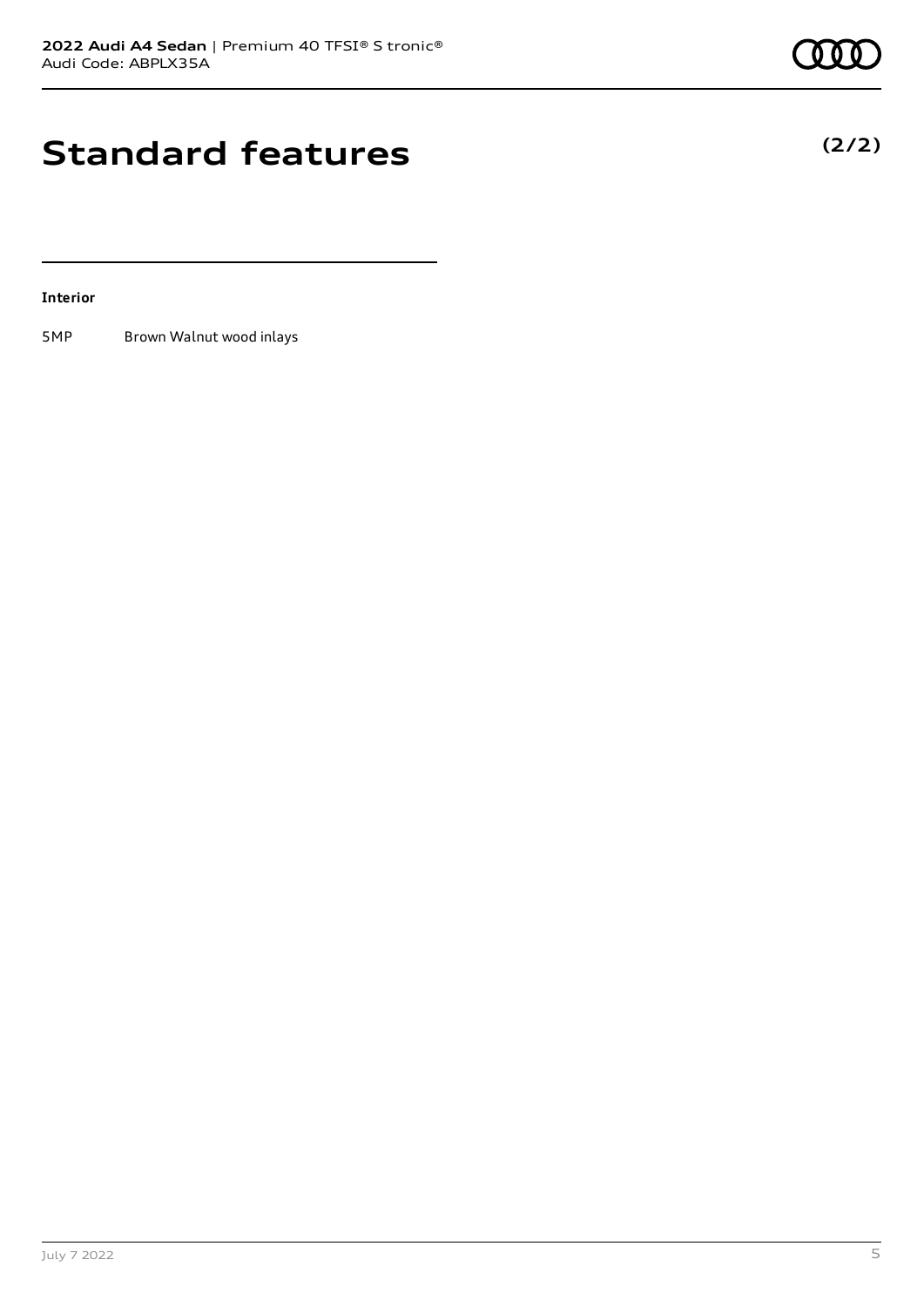# **Dealer remarks**

New Price! Certified. Brilliant Black 2022 Audi A4 40 Premium quattro quattro 7-Speed Automatic S tronic 2.0L TFSI ABS brakes, Alarm System w/Motion Sensor, Alloy wheels, Audi Advanced Key, Audi Beam-Rings, Audi Guard All-Weather Mats, Audi Guard Cargo Mat, Audi Side Assist w/pre sense Rear, Auto-Dimming Exterior Mirrors w/Memory, Compass, Convenience Package, Electronic Stability Control, Front dual zone A/C, Heated door mirrors, Heated Front Bucket Seats, Heated front seats, Heated Steering Wheel, Illuminated entry, Low tire pressure warning, Memory for Driver's Seat, Parking System Plus, Power moonroof, Remote keyless entry, SiriusXM All Access Service, Stainless Steel Pedal Caps (SPP), Traction control, Wheels: 17" 10-Spoke Design Forged.

26/34 City/Highway MPG

Audi Certified pre-owned Details:

- \* Vehicle History
- \* Transferable Warranty
- \* 300+ Point Inspection

\* Limited Warranty: 12 Month/Unlimited Mile beginning after new car warranty expires or from certified purchase date

\* Includes 24/7 Roadside Assistance emergency towing, collision, jump start, flat tire change, emergency fuel service, lock-out service, extrication service, Audi assist, CARFAX Vehicle History Report and SiriusXM satellite radio complimentary 90 day subscription. If Audi New Vehicle Limited Warranty (NVLW) coverage remains at time of CPO purchase, CPO Limited Warranty Coverage commences upon expiration of NVLW and continues until 5 years from vehicle's original in-service date with no mileage limitation. If NVLW coverage has expired at time of CPO purchase, CPO Limited Warranty coverage commences at time of purchase and continues for 12 months with no mileage limitation. Limited warranty is transferable between private parties.

\* Warranty Deductible: \$0

\* Roadside Assistance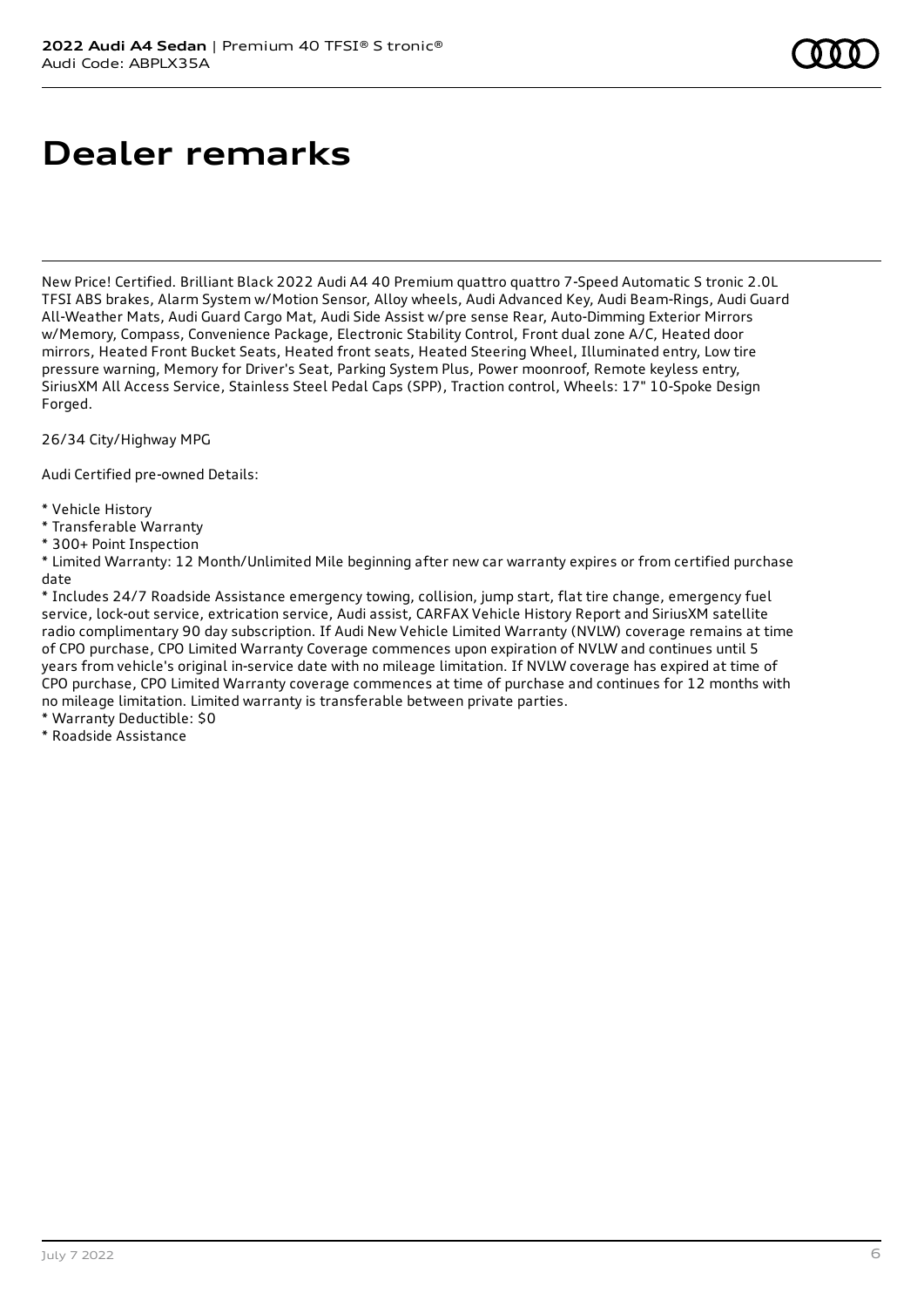## **Technical Specifications**

**(1/2)**

## **engine**

| Engine type                                 | 2.0-liter four-cylinder                       | Material             | Lightweight construction                                             |
|---------------------------------------------|-----------------------------------------------|----------------------|----------------------------------------------------------------------|
| Power Level                                 | 40                                            |                      | technology - multi-material body<br>construction (steel and aluminum |
| Max. output                                 | 201 HP                                        |                      | composition)                                                         |
| Displacement                                | 2.01                                          | Corrosion protection | Multi-step anti-corrosion protection                                 |
| Torque                                      | 236 lb-ft@rpm                                 |                      |                                                                      |
| Valvetrain                                  | 16-valve DOHC with Audi valvelift<br>system   | <b>Driveline</b>     |                                                                      |
| Acceleration (0 - 60<br>mph)                | 6.3 seconds                                   | Drivetrain type      | quattro <sup>®</sup> with ultra technology                           |
|                                             |                                               | Transmission         | Seven-speed S tronic <sup>®</sup> dual-clutch                        |
| Engine block                                | Cast-iron                                     |                      | transmission                                                         |
| Induction/fuel injection Turbocharged/TFSI® |                                               |                      |                                                                      |
| Cylinder head                               | Aluminum-alloy                                | <b>Brake system</b>  |                                                                      |
| stroke                                      | Displacement/Bore and 1,984/82.5 x 92.8 cc/mm | Front brakes         | 12.4 (ventilated disc) in                                            |
| Top track speed <sup>1</sup>                | 130 mph                                       | Rear brakes          | 11.8 (solid disc) in                                                 |
|                                             |                                               | Parking brake        | Electromechanical                                                    |

**body**

### **steering**

| Steering type                             | Speed-sensitive electromechanical<br>power steering system |
|-------------------------------------------|------------------------------------------------------------|
| Turning diameter, curb-38.1 ft<br>to-curb |                                                            |
| Steering ratio                            | 15.9:1                                                     |

### **suspension**

| Front axle | Five-link independent suspension |
|------------|----------------------------------|
| Rear axle  | Five-link independent suspension |

### **Exterior Measurements**

| Height                                   | 56.2 in   |
|------------------------------------------|-----------|
| Overall width without 72.7 in<br>mirrors |           |
| Length                                   | 187.5 in  |
| Wheelbase                                | 111.0 in  |
| Drag coefficient                         | $0.28$ Cw |
| Overall width with<br>mirrors            | 79.6 in   |
| Track rear                               | 61.2 in   |
| Track front                              | 61.9 in   |
| Curb weight                              | 3,417 lb  |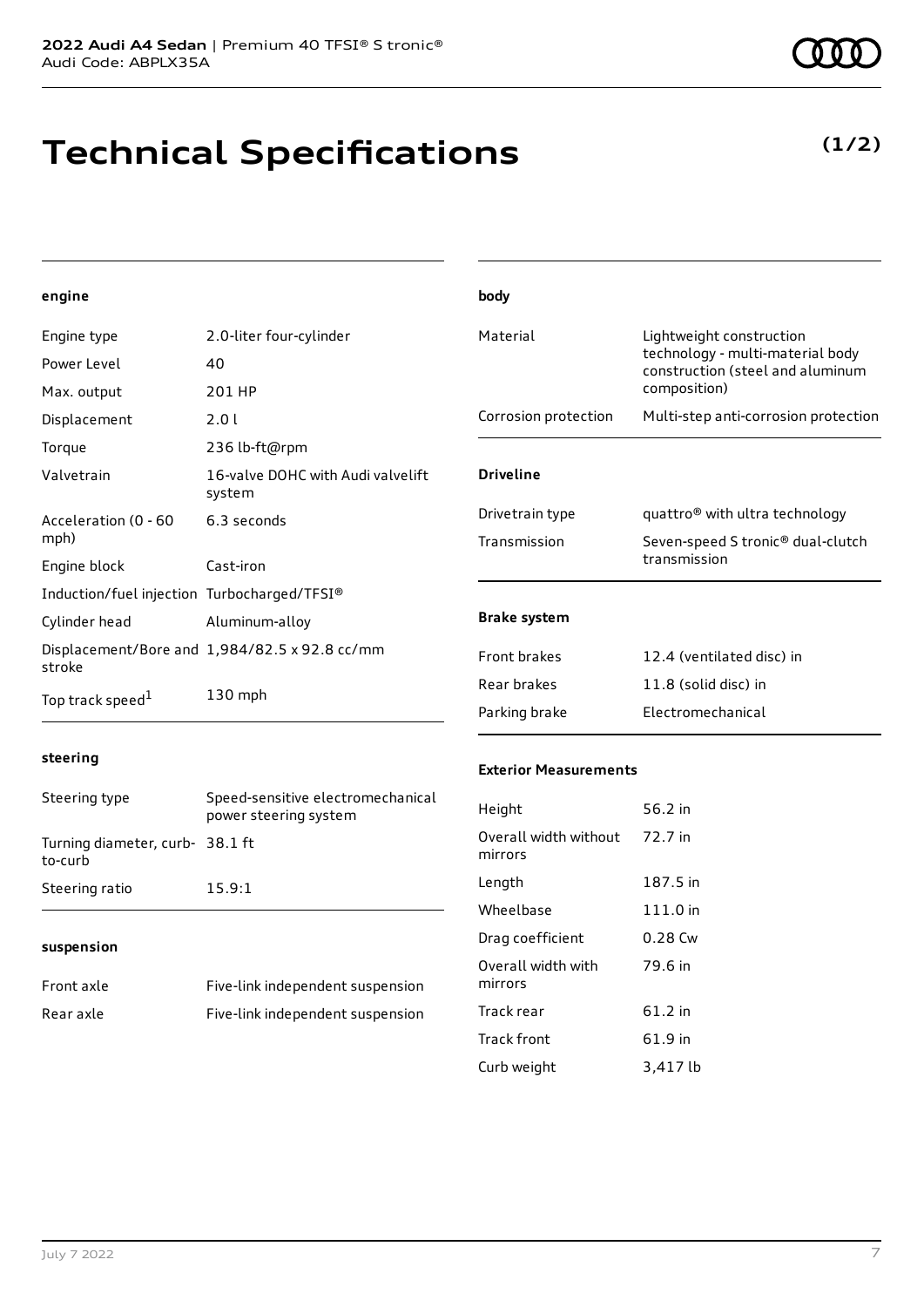## **Technical Specifications**

### **Interior measurements**

| Seating capacity                          | 5                   |
|-------------------------------------------|---------------------|
| Shoulder room, rear                       | 54.5 in             |
| Head room with front<br>sunroof           | 37.3 in             |
| Leg room, rear                            | 35.7 in             |
| Shoulder room, front                      | 55.9 in             |
| Head room with rear<br>sunroof            | 37.4 in             |
| Leg room, front                           | 41.3 in             |
| Cargo volume, rear<br>seatbacks up/folded | 12.0/- cu ft, cu ft |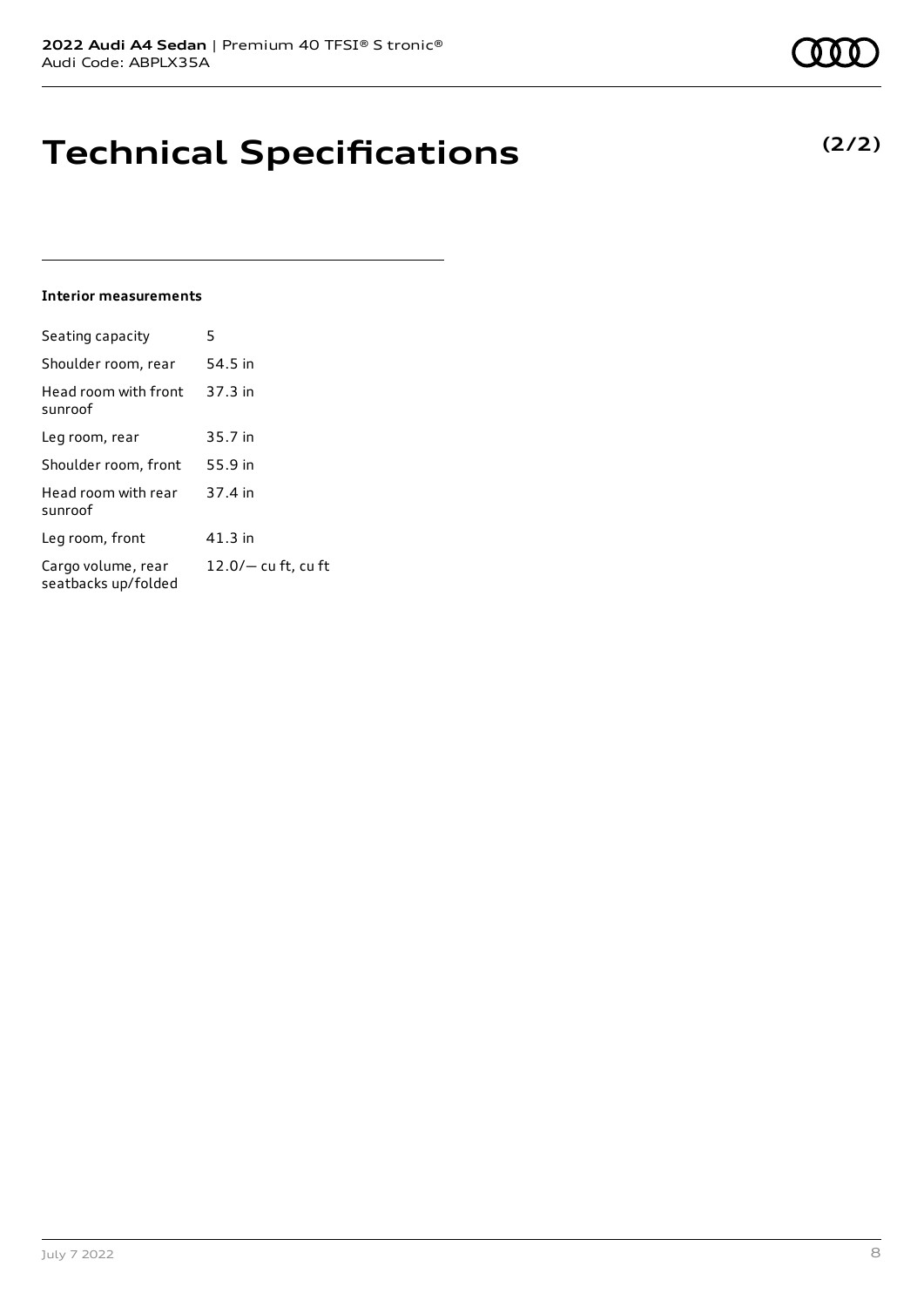## **Consumption- and emission**

### **Consumption by NEDC**

| urban       | $26$ mpg |
|-------------|----------|
| extra-urban | 34 mpg   |
| combined    | 29 mpg   |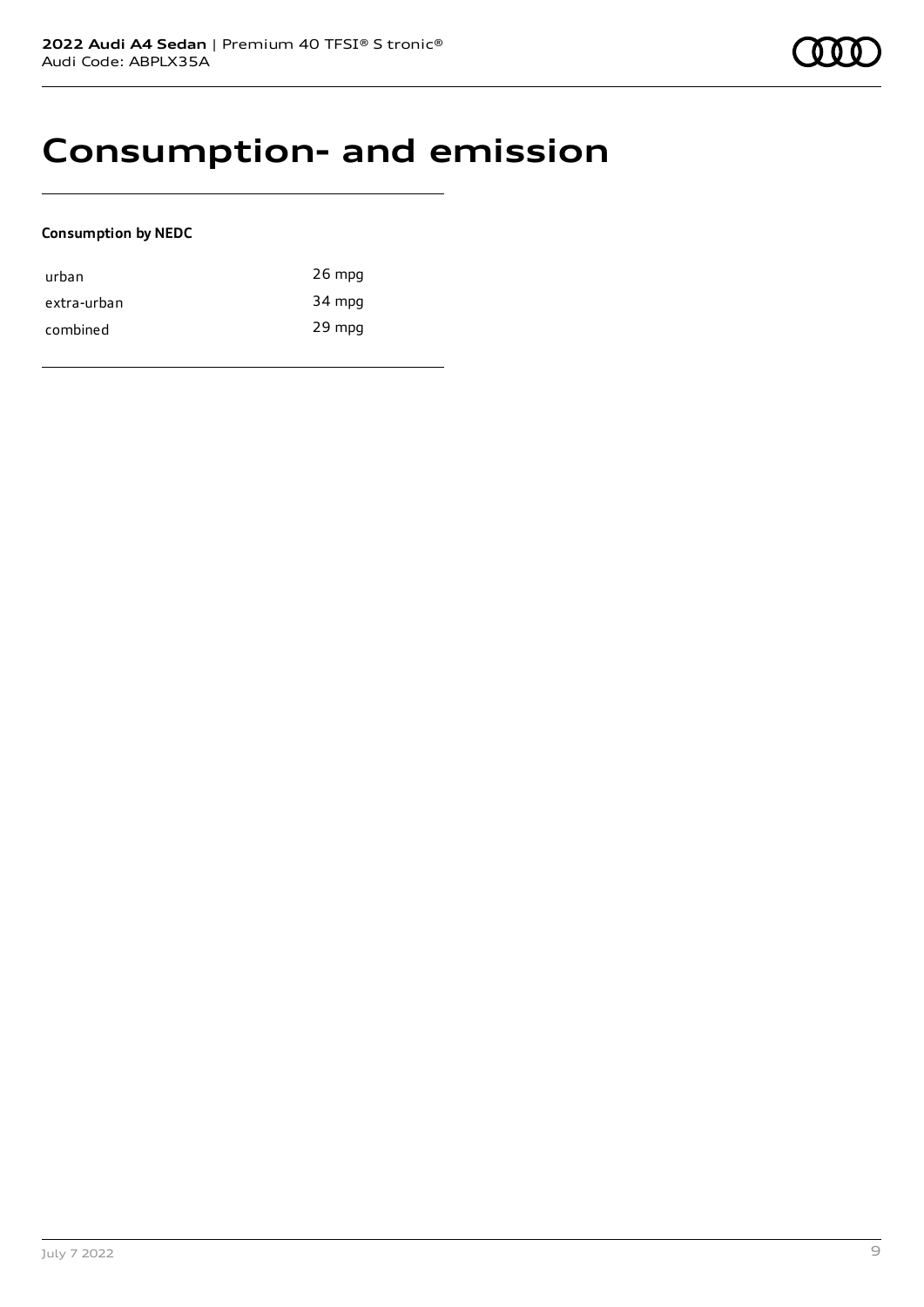

## **Contact**

Dealer **Audi Rancho Mirage**

71265 Highway 111 92270 Rancho Mirage CA

Phone: +17606742555 FAX: 7607795390

www: [https://www.audiranchomirage.com](https://www.audiranchomirage.com/)